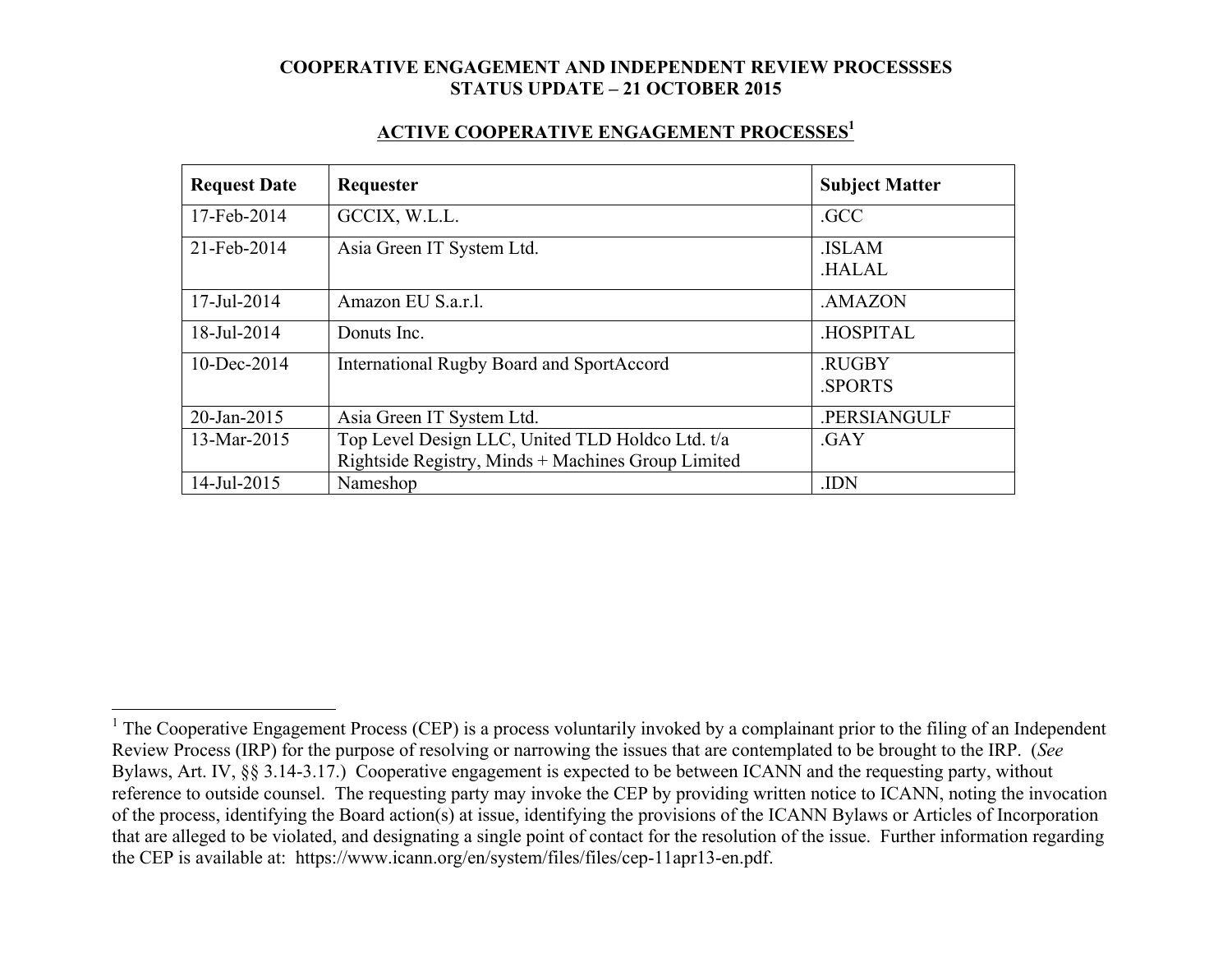## **RECENTLY CLOSED COOPERATIVE ENGAGEMENT PROCESSES**

| <b>Request Date</b>          | Requester | <b>Subject Matter</b> | <b>IRP Filing Deadline</b> |
|------------------------------|-----------|-----------------------|----------------------------|
| There are no recently closed |           |                       |                            |
| CEP <sub>s.</sub>            |           |                       |                            |

 

<sup>&</sup>lt;sup>2</sup> The CEP process provides that "[i]f ICANN and the requester have not agreed to a resolution of the issues upon the conclusion of the cooperative engagement process, or if issues remain for a request for independent review, the requestor's time to file a request for independent review designated in the Bylaws shall be extended for each day of the cooperative engagement process, but in no event, absent mutual written agreement by the parties, shall the extension be for more than fourteen (14) days." (https://www.icann.org/en/system/files/files/cep-11apr13-en.pdf)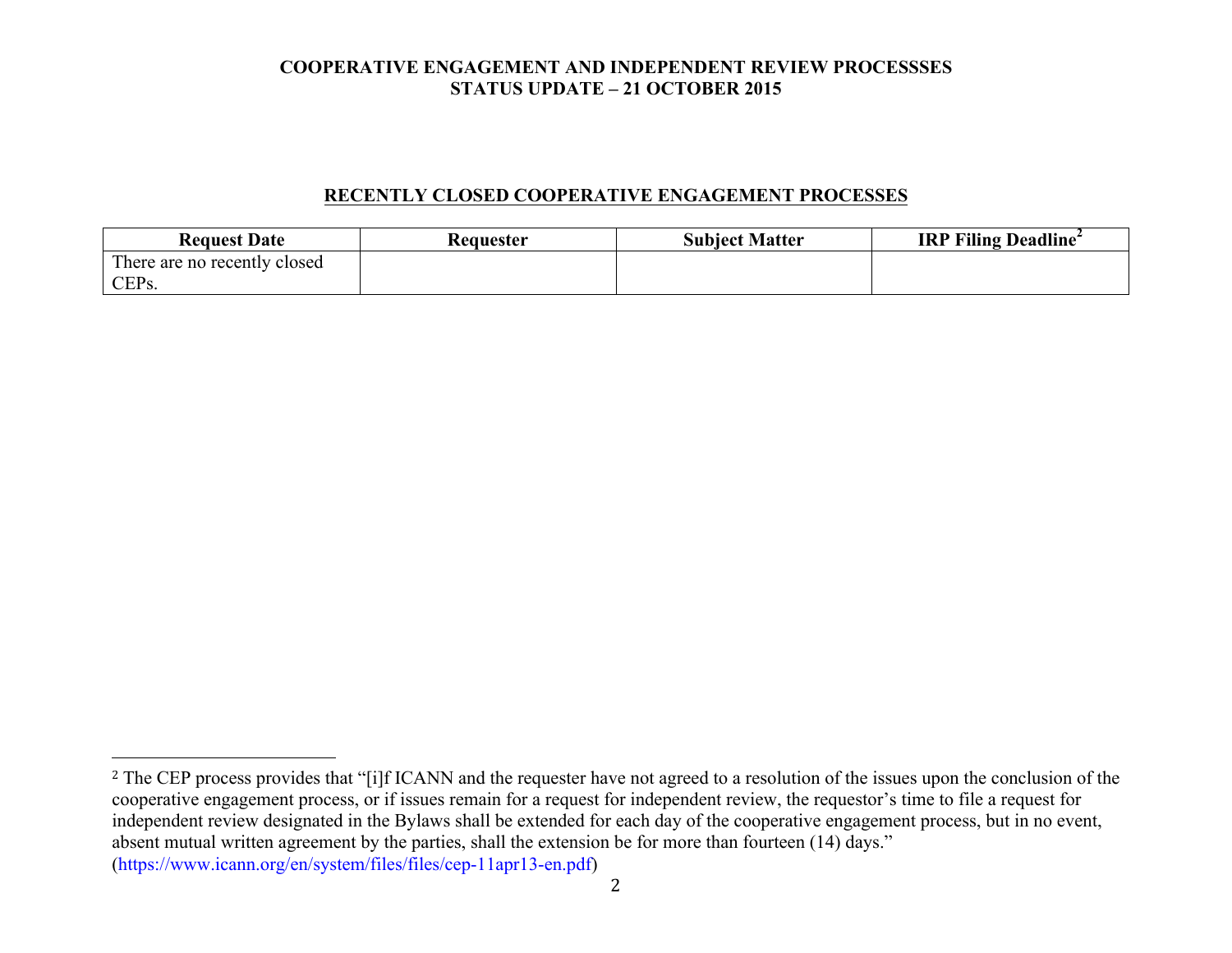### **ACTIVE INDEPENDENT REVIEW PROCESSES<sup>3</sup>**

| <b>Date</b><br><b>ICANN</b><br>Received<br>Notice of<br><b>IRP</b> | Date IRP<br><b>Commenced</b><br>by ICDR | Requester                                                                           | <b>Subject Matter</b>           | <b>Status</b>                                                                                                                                                                                                                                                                                                                    |
|--------------------------------------------------------------------|-----------------------------------------|-------------------------------------------------------------------------------------|---------------------------------|----------------------------------------------------------------------------------------------------------------------------------------------------------------------------------------------------------------------------------------------------------------------------------------------------------------------------------|
| 17-Jul-2014                                                        | 24-Jul-2014                             | Merck KGaA<br>https://www.icann.org/resources/pa<br>ges/merck-v-icann-2014-07-22-en | <b>MERCK</b><br><b>MERCKMSD</b> | Panel Selection: Full Panel confirmed on 10 March<br>2015.<br>Materials: Written submissions, Declaration(s), and<br>Scheduling Orders are posted at<br>https://www.icann.org/resources/pages/merck-v-<br>icann-2014-07-22-en<br>Hearing(s): Panel determined that no final hearing<br>will be held; awaiting Final Declaration. |

<sup>&</sup>lt;sup>3</sup> The Independent Review Process (IRP) is a process by which any person materially affected by a decision or action by the Board that he or she asserts is inconsistent with the Articles of Incorporation or Bylaws may submit a request for independent review of that decision or action. (*See* Bylaws, Art. IV, § 3.) In order to be materially affected, the person must suffer injury or harm that is directly and causally connected to the Board's alleged violation of the Bylaws or the Articles of Incorporation, and not as a result of third parties acting in line with the Board's action. Further information regarding the IRP is available at: https://www.icann.org/resources/pages/mechanisms-2014-03-20-en.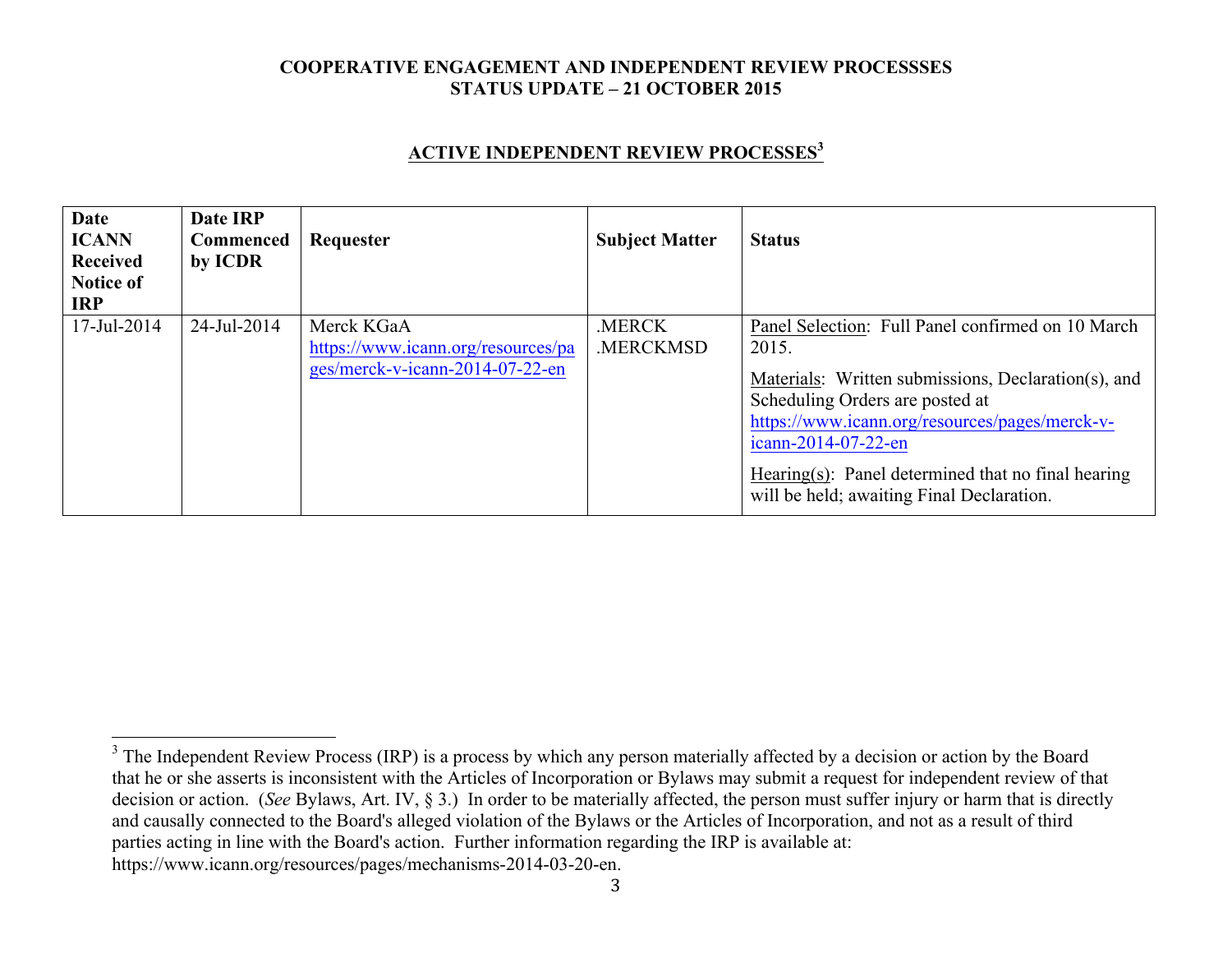| <b>Date</b><br><b>ICANN</b>                       | <b>Date IRP</b><br><b>Commenced</b> | Requester                                                                                                | <b>Subject Matter</b>   | <b>Status</b>                                                                                                                                                                                                                                                                                                                                                 |
|---------------------------------------------------|-------------------------------------|----------------------------------------------------------------------------------------------------------|-------------------------|---------------------------------------------------------------------------------------------------------------------------------------------------------------------------------------------------------------------------------------------------------------------------------------------------------------------------------------------------------------|
| <b>Received</b><br><b>Notice of</b><br><b>IRP</b> | by ICDR                             |                                                                                                          |                         |                                                                                                                                                                                                                                                                                                                                                               |
| 21-Sept-2014                                      | 22-Sept-2014                        | Dot Registry, LLC<br>https://www.icann.org/resources/pa<br>ges/dot-registry-v-icann-2014-09-<br>$25$ -en | .INC<br>.LLC<br>.LLP    | Panel Selection: Full Panel confirmed on 5<br>February 2015.<br>Materials: Written submissions, Declaration(s), and<br>Scheduling Orders are posted at<br>https://www.icann.org/resources/pages/dot-registry-<br>v-icann-2014-09-25-en<br>Hearing(s): Procedural hearing took place on $19$<br>February 2015; no further hearings are currently<br>scheduled. |
| 8-Oct-2014                                        | 13-Oct-2014                         | Donuts Inc.<br>https://www.icann.org/resources/pa<br>ges/donuts-v-icann-2014-10-13-en                    | <b>RUGBY</b><br>.SPORTS | Panel Selection: Full Panel confirmed on 7 April<br>2015.<br>Materials: Written submissions, Declaration(s), and<br>Scheduling Orders are posted at<br>https://www.icann.org/resources/pages/donuts-v-<br>icann-2014-10-13-en<br>Hearing(s): Hearing took place on 8 October 2015;<br>awaiting Final Declaration.                                             |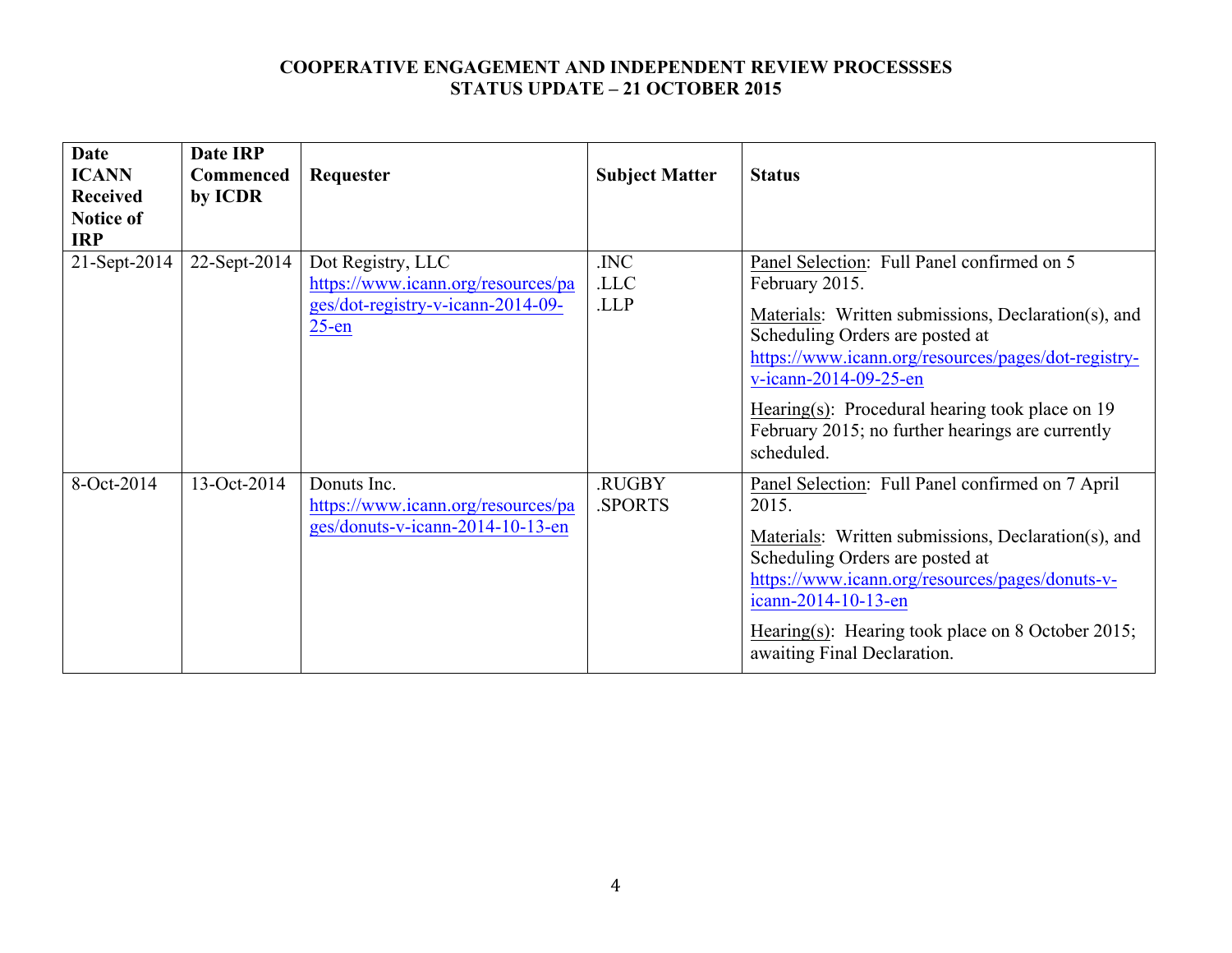| <b>Date</b><br><b>ICANN</b><br><b>Received</b><br><b>Notice of</b><br><b>IRP</b> | Date IRP<br><b>Commenced</b><br>by ICDR | Requester                                                                                                                                                                                                                   | <b>Subject Matter</b>                          | <b>Status</b>                                                                                                                                                                                                                                                                                                                                                  |
|----------------------------------------------------------------------------------|-----------------------------------------|-----------------------------------------------------------------------------------------------------------------------------------------------------------------------------------------------------------------------------|------------------------------------------------|----------------------------------------------------------------------------------------------------------------------------------------------------------------------------------------------------------------------------------------------------------------------------------------------------------------------------------------------------------------|
| 5-Dec-2014                                                                       | 8-Dec-2014                              | <b>Gulf Cooperation Council</b><br>https://www.icann.org/resources/pa<br>$ges/gcc-v-icann-2014-12-06-en$                                                                                                                    | PERSIANGULF                                    | Panel Selection: Emergency Panelist appointed on<br>10 December 2014; the two parties have selected<br>Panelists; ICDR in the process of selecting the third<br>Panelist.<br>Materials: Written submissions, Declaration(s), and<br>Scheduling Orders are posted at<br>https://www.icann.org/resources/pages/gcc-v-icann-<br>2014-12-06-en                     |
| 10-Mar-2015<br>(HOTEL)<br>13-Mar-2015<br>(ECO)                                   | 12-Mar-2015                             | Despegar Online SRL; Donuts, Inc.<br>Spring McCook, LLC; Famous<br>Four Media Limited- dot Hotel<br>Limited; Fegistry, LLC; and Radix<br>FZC (.HOTEL) and Little Birch,<br>LLC and Minds + Machines Group<br>Limited (.ECO) | HOTEL, ECO<br>[consolidated on<br>12 May 2015] | Hearing(s): No hearings are currently scheduled.<br>Panel Selection: Full Panel confirmed on 30 July<br>2015.<br>Materials: Written submissions, Declaration(s),<br>and Scheduling Orders are posted at<br>https://www.icann.org/resources/pages/various-v-<br>icann-eco-hotel-2015-09-02-en<br>Hearing(s): Final hearing scheduled for $23$<br>November 2015. |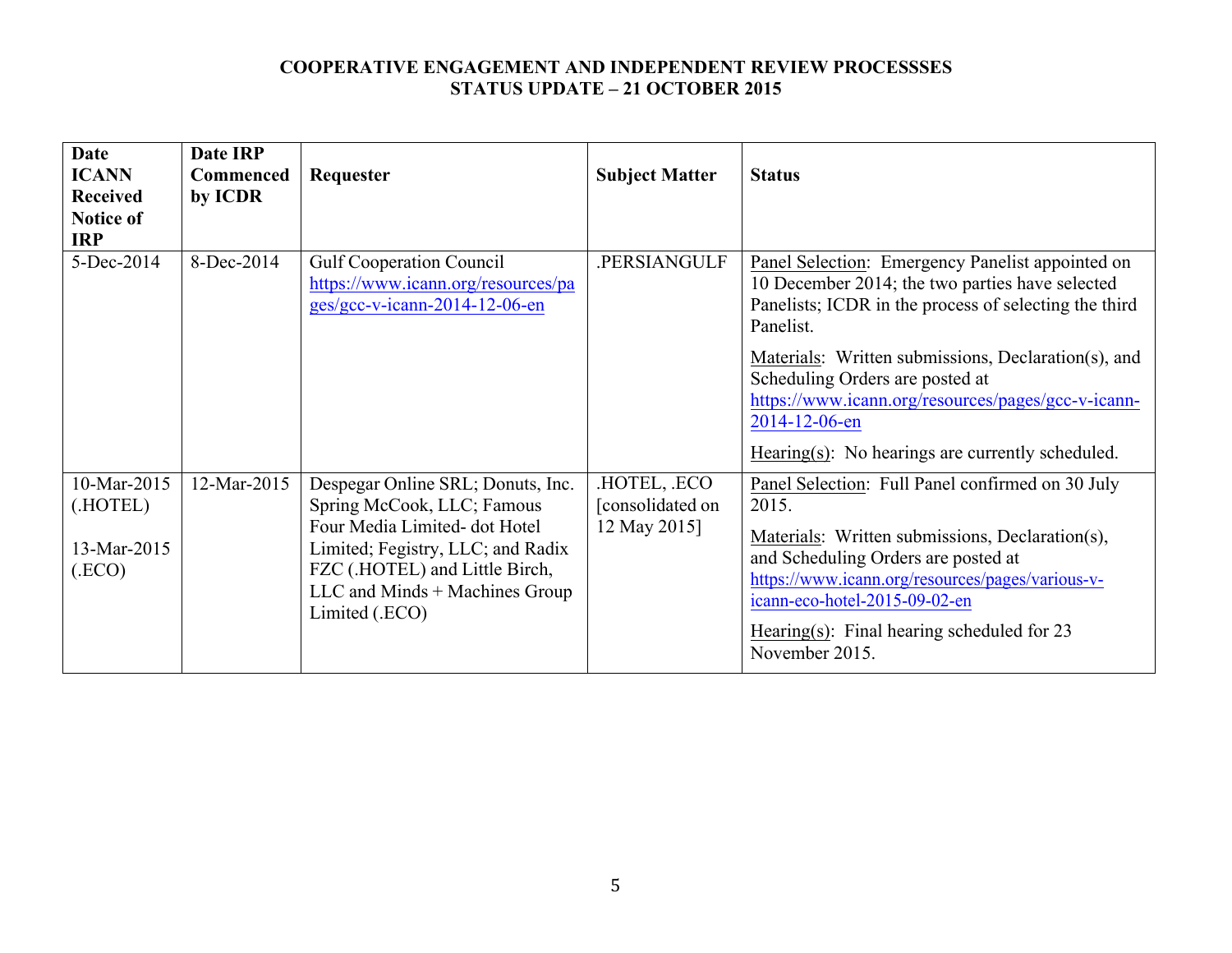| <b>Date</b><br><b>ICANN</b><br><b>Received</b><br><b>Notice of</b><br><b>IRP</b> | Date IRP<br><b>Commenced</b><br>by ICDR | Requester         | <b>Subject Matter</b> | <b>Status</b>                                                                                                                                                                                                                                                                                                                                            |
|----------------------------------------------------------------------------------|-----------------------------------------|-------------------|-----------------------|----------------------------------------------------------------------------------------------------------------------------------------------------------------------------------------------------------------------------------------------------------------------------------------------------------------------------------------------------------|
| 19-Mar-2015                                                                      | 24-Mar-2015                             | Dot Sport Limited | .SPORT                | Panel Selection: Full Panel confirmed on 3<br>September 2015.<br>Materials: Written submissions, Declaration(s),<br>and Scheduling Orders are posted at<br>https://www.icann.org/resources/pages/accountab<br>ility/irp-en.<br>Hearing(s): Administrative hearing took place on $28$<br>September 2015; Final hearing scheduled for 17<br>February 2016. |
| 24-Mar-2015                                                                      | 7-Apr-2015                              | Corn Lake, LLC    | <b>CHARITY</b>        | Panel Selection: Full Panel confirmed on 17<br>September 2015.<br>Materials: Written submissions, Declaration(s),<br>and Scheduling Orders are posted at<br>https://www.icann.org/resources/pages/accountab<br>ility/irp-en.<br>Hearing(s): Preliminary hearing scheduled for 3<br>November 2015.                                                        |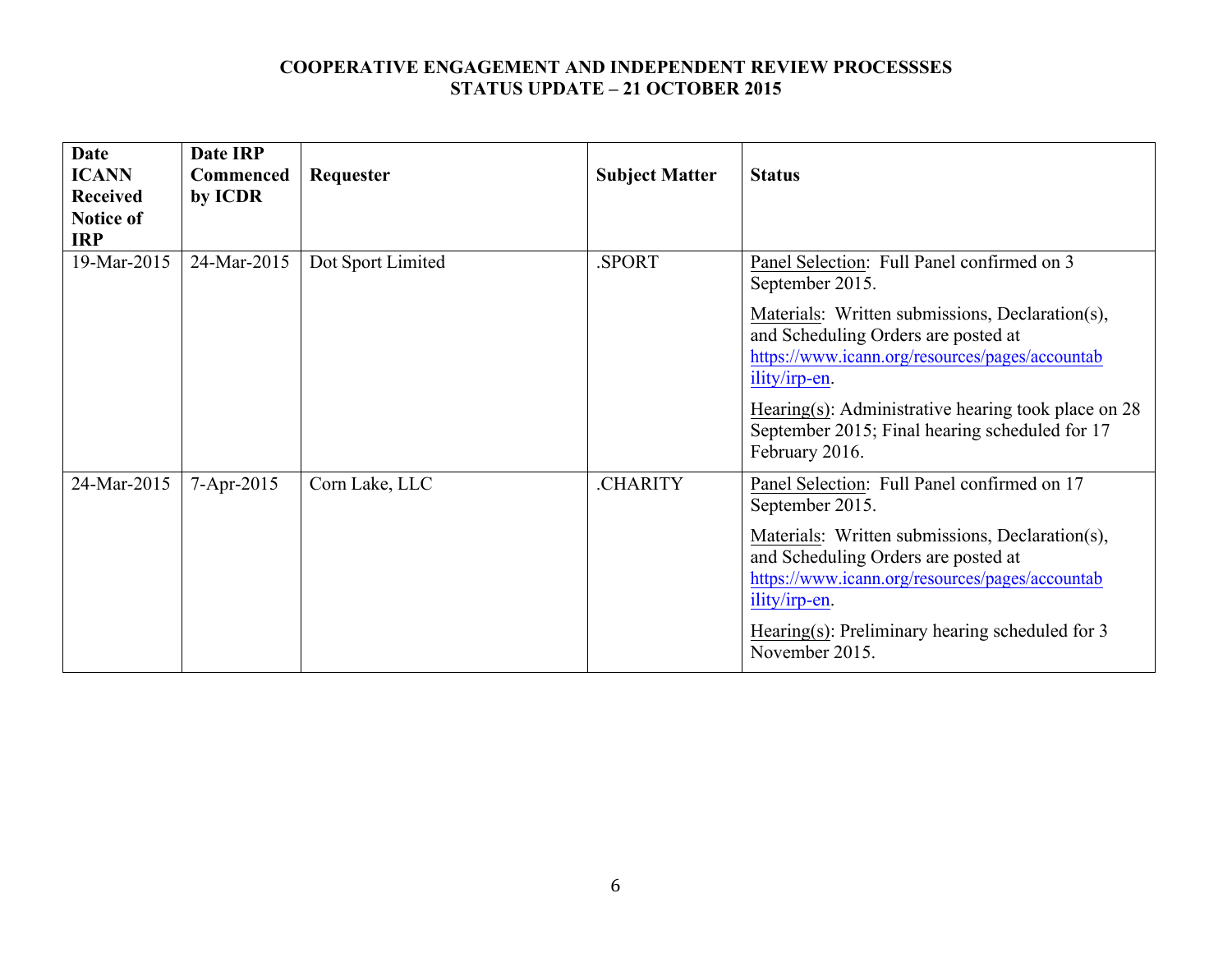| <b>Date</b><br><b>ICANN</b><br><b>Received</b><br><b>Notice of</b><br><b>IRP</b> | Date IRP<br><b>Commenced</b><br>by ICDR | Requester                                          | <b>Subject Matter</b> | <b>Status</b>                                                                                                                                                                                                                                                                                                                                  |
|----------------------------------------------------------------------------------|-----------------------------------------|----------------------------------------------------|-----------------------|------------------------------------------------------------------------------------------------------------------------------------------------------------------------------------------------------------------------------------------------------------------------------------------------------------------------------------------------|
| 30-Sep-2015                                                                      | 5-Oct-2015                              | Afilias Limited, BRS Media, Inc.,<br>Tin Dale, LLC | RADIO                 | Panel Selection: IRP filed on 5 October 2015; no<br>Panelists have been selected.<br>Materials: Written submissions, Declaration(s),<br>and Scheduling Orders are posted at<br>https://www.icann.org/resources/pages/afilias-brs-<br>$tin$ -llc-v-icann-2015-10-12-en.<br>Hearing(s): Administrative hearing scheduled for<br>16 October 2015. |